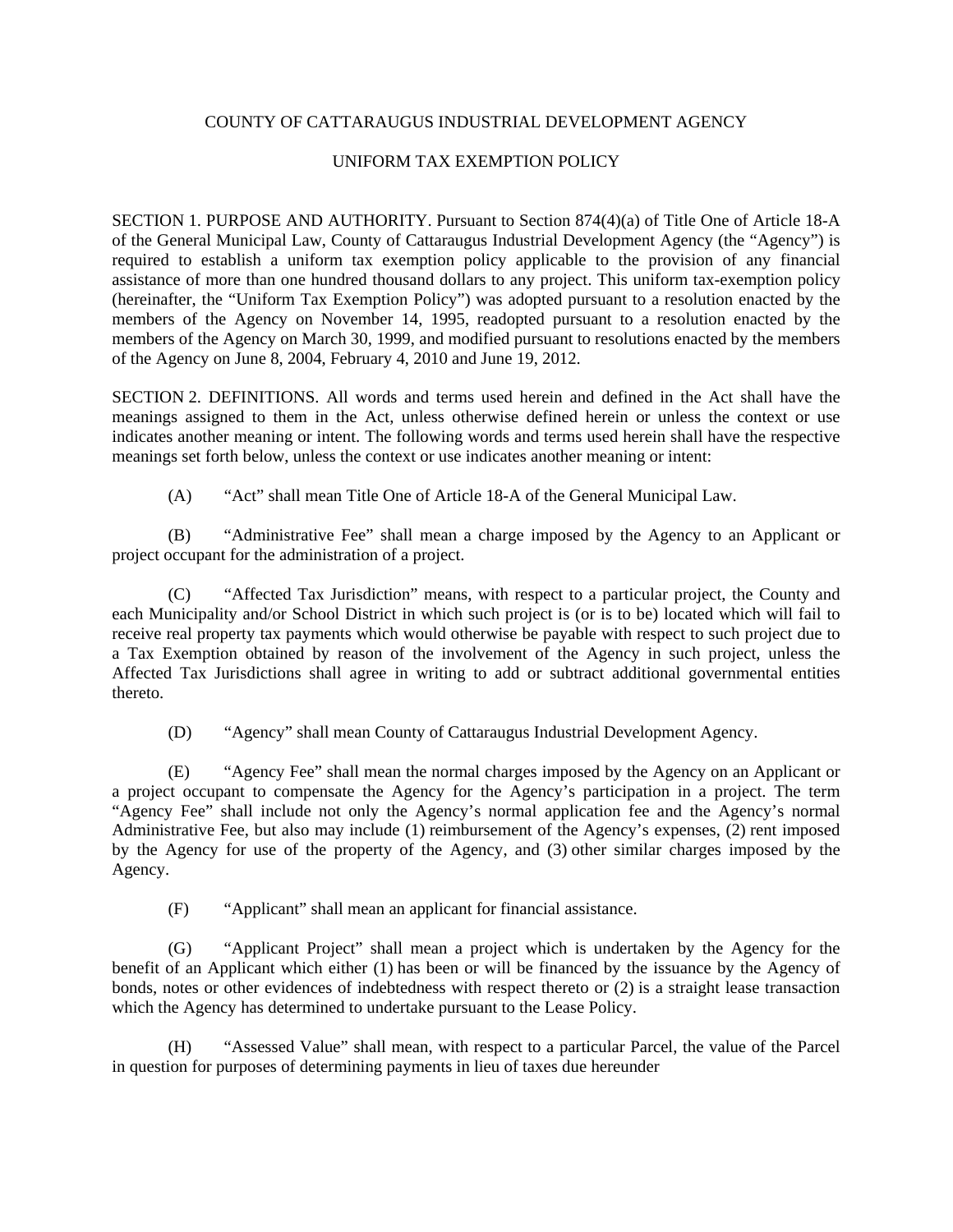(I) "Assessor" shall mean, with respect to a particular project and with respect to a particular Affected Tax Jurisdiction, the appropriate officer or officers charged by said respective Affected Tax Jurisdiction with assessing the value of real property located within the boundaries of said Affected Tax Jurisdiction for purposes of determining real property taxes levied by said Affected Tax Jurisdiction.

(J) "Brownfield Redevelopment Project" shall mean a project which both (A) involves the redevelopment of a site listed by the New York State Department of Environmental Conservation in its Environmental Site Remediation Database (currently accessible on the worldwide web at http://www.dec.ny.gov/cfmx/extapps/derexternal/index.cfm?pageid=3) and (B) is an Eligible Project.

 (K) "Adaptive Reuse Project" shall mean a project in the process of adapting old structures or sites for new purposes and (B) is an Eligible Project. In an effort to advance a regional strategy for development consistent with the Framework for Regional Growth, that outlines a growth, development and investment plan for the region, the CCIDA should pursue an Adaptive Reuse Strategy that encourages the redevelopment of older structures or sites for new purposes consistent with this plan.

(L) "Code" means the Internal Revenue Code of 1986, as amended, including, when appropriate, the statutory predecessor of said Code, and the applicable regulations (whether proposed, temporary or final) of the United States Treasury Department promulgated under said Code and the statutory predecessor of said Code, and any official rulings and judicial determinations under the foregoing.

(M) "Commercial Facility" shall mean any Applicant Project approved by the Agency that is not a Tax-Exempt Facility, a Manufacturing Facility, a Tourism Destination Facility, a Retail Facility or a Residential Facility. A "Qualified Commercial Facility" shall mean a Commercial Facility which commits to retain at least 100% of the number of existing jobs for the Initial Period relating thereto.

(N) "County" shall mean the County of Cattaraugus.

(O) "Eligible Project" shall mean a project which is an "eligible project" pursuant to the Agency's Eligible Project Policy.

(P) "Eligible Project Policy" shall mean, at any particular point in time, the then-current version of the Agency's Eligible Project Policy, which eligible project policy was initially approved by resolution of the members of the Agency on June 7, 2011 pursuant to which the Agency set forth the types of projects which the Agency will consider undertaking.

(Q) "FTE" shall mean a full time equivalent employee. To determine the number of FTEs employed by an employer at a particular facility in a particular year, divide the number of hours worked by all employees at such facility in such year by 1900.

(R) "Guaranteed Pilot Payment" shall mean each payment due with respect to a Wind Farm Facility during the Initial Period relating to said Wind Farm Facility pursuant to Section 7(D)(10) of this Uniform Tax Exemption Policy.

(S) "Initial Period" shall mean, with respect to a particular project, the period of time that said project shall receive a real property tax abatement pursuant to the provisions of this Uniform Tax Exemption Policy.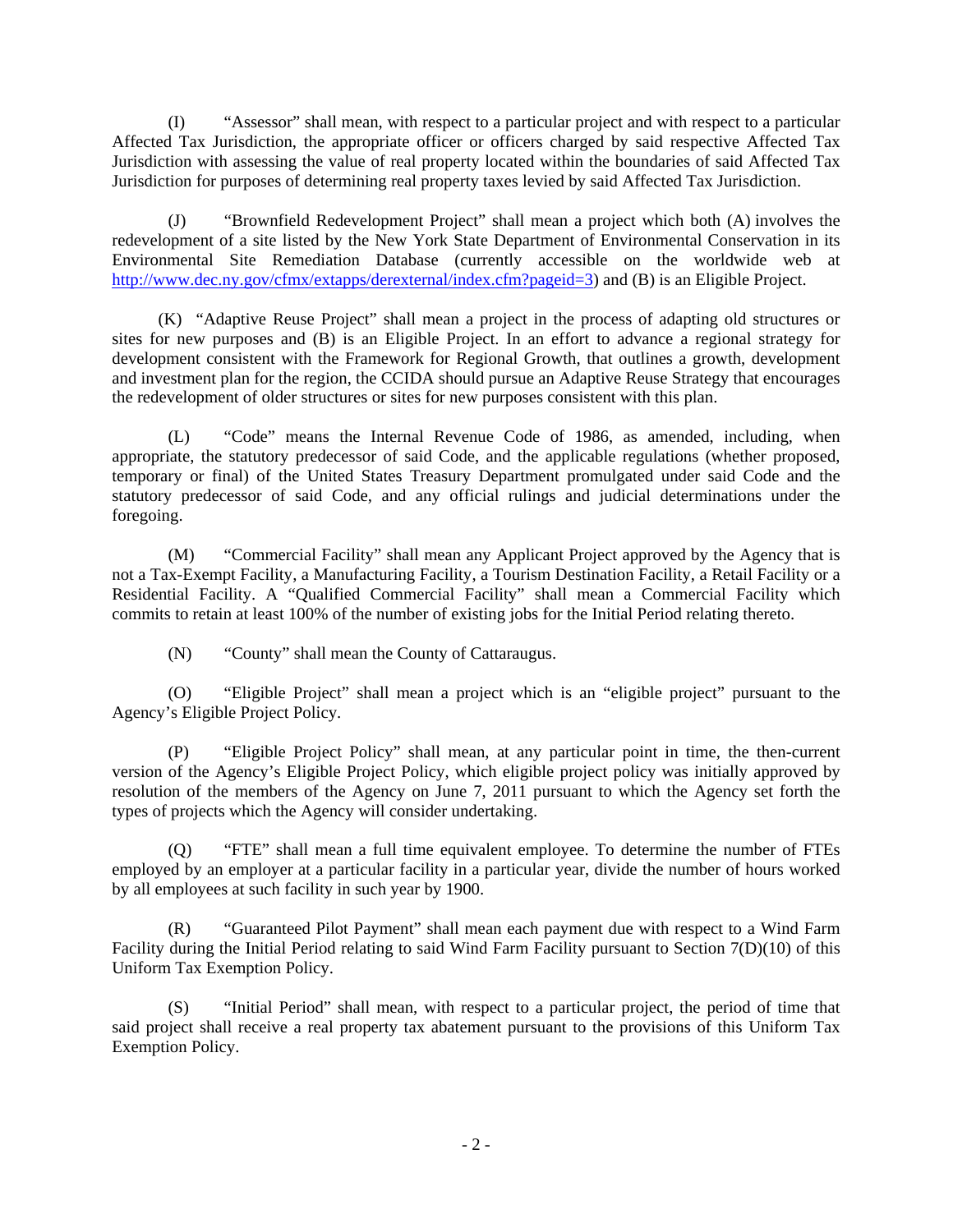(T) "Lease Policy" shall mean, at any particular point in time, the then-current version of the Agency's Lease Policy, which lease policy initially approved by resolution of the members of the Agency on November 14, 1995 and modified pursuant to resolutions enacted by the members of the Agency on March 30, 1999, June 8, 2004, February 4, 2010, April 19, 2011 and June 7, 2011, pursuant to which the Agency set forth the circumstances under which the Agency will consider undertaking a straight-lease transaction, as such term is defined in Section 854(15) of the Act.

(U) "Manufacturing Facility" shall have the meaning set forth in Section 144(a)(12)(C) of the Code, which defines said term to include (1) a "manufacturing facility", i.e. any facility used in the manufacturing or production of tangible personal property (including the processing resulting in a change in the condition of such property and (2) certain facilities which are directly related and ancillary to a manufacturing facility if such facilities are located on the same site as the manufacturing facility. A "Regular Manufacturing Facility" shall mean a Manufacturing Facility which commits to retain at least 90% of the number of existing jobs for the Initial Period relating thereto. An "Enhanced Manufacturing Facility" shall mean a Manufacturing Facility which commits to retain all existing jobs for the Initial Period relating thereto and additionally commits to create additional jobs equal to the greater of (a) 50% of the number of existing jobs or (b) 50 jobs.

(V) "Municipality" shall mean each city, town and village located within the County.

(W) "Non-Applicant Project" means a project which is undertaken by the Agency for the benefit of the Agency, and shall not include an Applicant Project.

(X) "Nonexempt Person" shall mean a person not exempt from real property taxation pursuant to the provisions of the Real Property Tax Law of the State of New York.

(Y) "Normal Tax" shall mean, with respect to a particular Parcel, the amount of general taxes and general assessments which would be payable to each Affected Tax Jurisdiction if the Parcel in question was owned by a Nonexempt Person and not the Agency by multiplying (1) the Assessed Value of the Parcel in question, by (2) the tax rate or rates of such Affected Tax Jurisdiction that would be applicable to such Parcel if such Parcel was owned by a Nonexempt Person and not the Agency.

(Z) "Parcel" shall mean a parcel of land and the improvements located thereon.

(AA) "Pilot" or "Payment in Lieu of Tax" shall mean any payment made to the Agency or an Affected Tax Jurisdiction equal to all or a portion of the real property taxes or other taxes which would have been levied by or on behalf of an Affected Tax Jurisdiction with respect to a project but for Tax Exemption obtained by reason of the involvement of the Agency in such project, but such term shall not include Agency Fees.

(BB) "Pilot Agreement" or "Payment in Lieu of Tax Agreement" shall mean a payment in lieu of tax agreement.

(CC) "Residential Facility" shall mean buildings and appurtenant lands constituting single, duplex or multifamily buildings and appurtenant lands that are leased to or occupied by any person as a residence.

(DD) "Retail Facility" shall mean facility (1) where either (a) fifty percent (50%) or more of the total cost of such facility relates to stores and/or professional offices offering goods or services for sale to customers who personally visit such premises to receive such goods or services or (b) fifty percent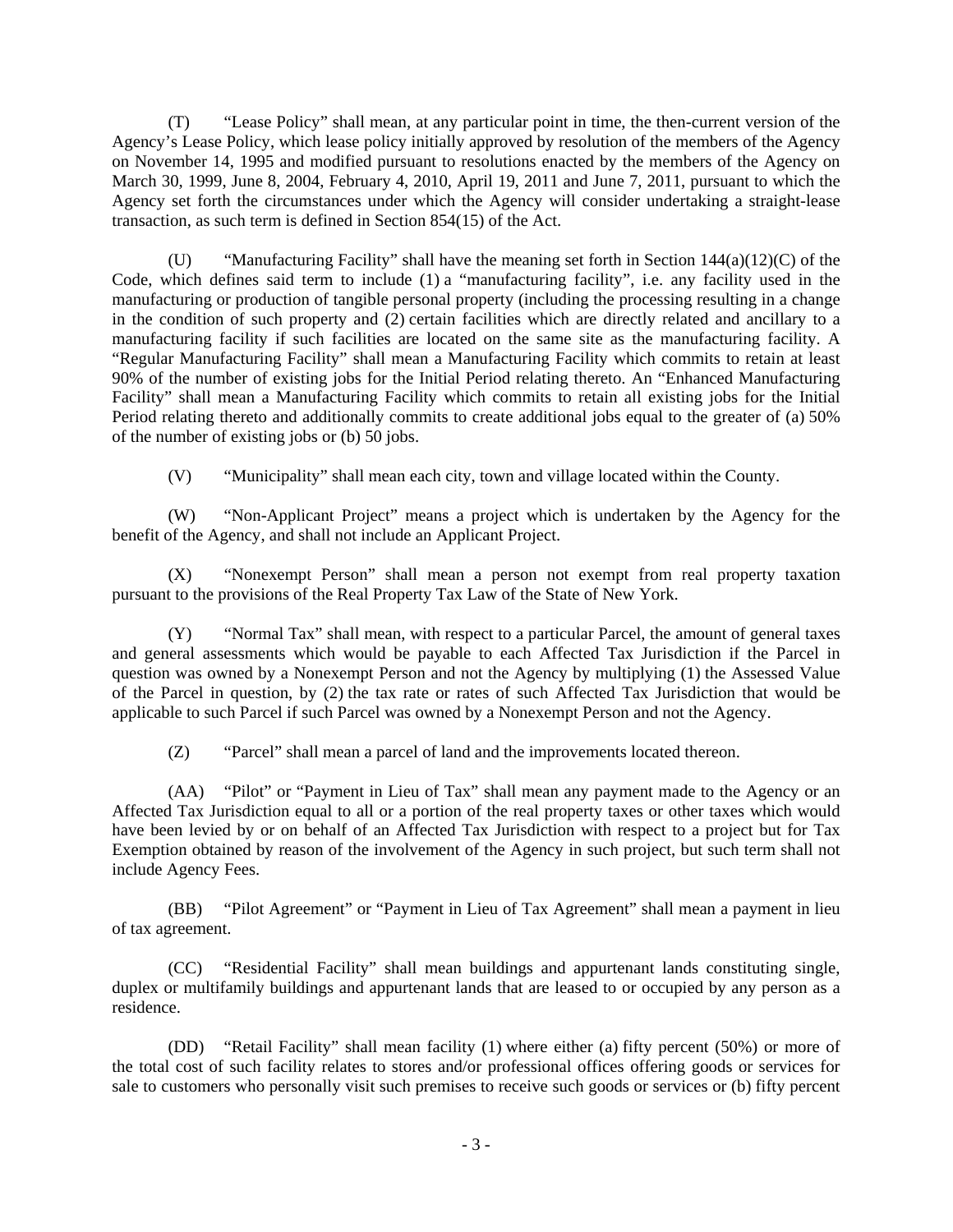(50%) or more of the total space in such facility constitutes stores and/or professional offices offering goods or services for sale to customers who personally visit such premises to receive such goods or services, or (2) which constitutes a club where there is an initial fee, annual membership fee or membership is limited.

(EE) "School District" shall mean each school district located within the County.

(FF) "Small Alternate Energy Facility" means a facility (1) that is determined by the Agency to be a facility described in Section 487(1) of the Real Property Tax Law (including solar or wind energy equipment, a solar or wind energy system, farm waste electric generating equipment, and a farm waste energy system), (2) that is installed or to be installed in a residence, a farm or a small business located within the County and (3) that is not a Wind Farm Facility.

(GG) "Tax-Exempt Facility" shall mean a facility solely occupied by entities exempt from taxation pursuant to Section 115 of the Code or Section 501(c)(3) of the Code and utilized exclusively for the mission of such entity for which exemption was granted pursuant to Section  $501(c)(3)$  of the Code.

(HH) "Tax Exemption" shall mean any financial assistance granted to a project which is based upon all or a portion of the taxes which would otherwise be levied and assessed against a project but for the involvement of the Agency in such project.

(II) "Tourism Destination Facility" shall mean a facility in the County that the Agency determines (1) will attract and/or service a significant number of Tourists, (2) will entice more Tourists to come to the County, (3) is linked to other Tourism Destination Facilities in the County, and (4) will agree to pay (a) sales taxes and occupancy taxes related to the operation of said facility and (b) real estate taxes and/or Pilot payments related to such facility.

(JJ) "Tourist" shall mean customer of a facility who resides outside the Western New York Economic Development Region (as designated by the New York State Department of Economic Development).

(KK) "Wind Farm Facility" means a group of wind turbines and related facilities in the same location intended to be used for the production of electric power to be sold to third parties. A Wind Farm Facility includes all related equipment determined by the Agency to be necessary or desirable for collecting such electric energy and delivering same to the electric grid, but shall not include the land and improvements that were included on the tax rolls of the Affected Tax Jurisdictions prior to the commencement of the project of which such Wind Farm Facility is a part (see Section  $7(D)(1)$  herein).

SECTION 3. GENERAL PROVISIONS. (A) General Policy. The general policy of the Agency is to grant Tax Exemption as hereinafter set forth to (1) any Applicant Project and (2) any Non-Applicant Project.

(B) Exceptions. Absent special circumstances, the Agency intends to follow the general policy enunciated under subsection (A) of this Section. The Agency reserves the right to deviate from such policy in special circumstances. In determining whether special circumstances exist to justify such a deviation, the Agency may consider the magnitude of the deviation sought and the factors which might make the project unusual, which factors might include but not be limited to the following factors: (1) the magnitude and/or importance of any permanent private sector job creation and/or retention related to the proposed project in question; (2) whether the Affected Tax Jurisdictions will be reimbursed by the project occupant if such project does not fulfill the purposes for which Tax Exemption was granted; (3) the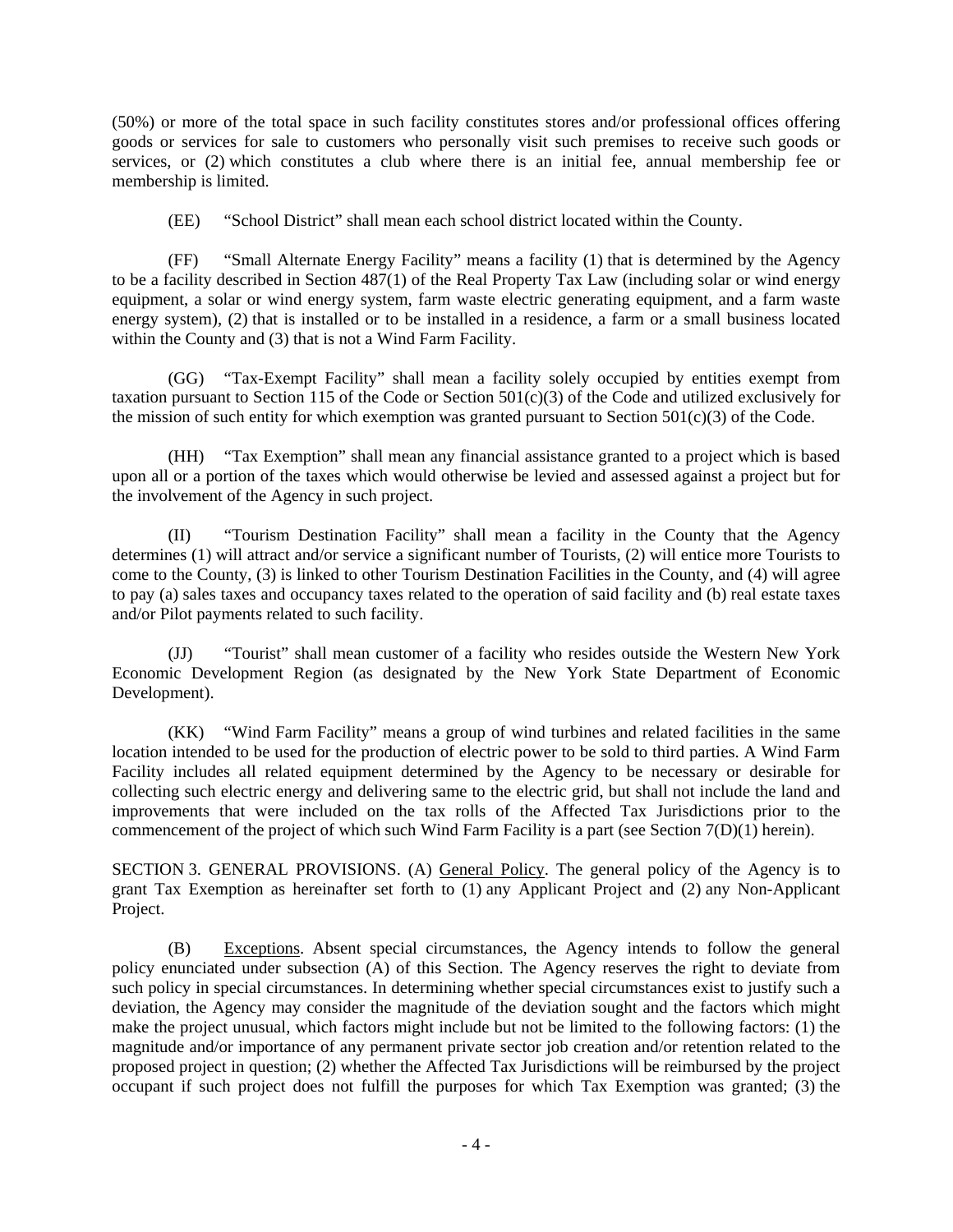impact of such project on existing and proposed businesses and/or economic development projects; (4) the amount of private sector investment generated or likely to be generated by such project; (5) demonstrated public support for such project; (6) the estimated value of the Tax Exemptions requested; and (7) the extent to which such project will provide needed services and/or revenues to the Affected Tax Jurisdictions. In addition, the Agency may consider the other factors outlined in Section 874(4)(a) of the Act.

(C) Application. No request for a Tax Exemption relating to an Applicant Project shall be considered by the Agency unless an application (with a cost/benefit analysis) and environmental assessment form are filed with the Agency on the forms prescribed by the Agency pursuant to the rules and regulations of the Agency. Such application shall contain the information requested by the Agency, including a description of the proposed project and of each Tax Exemption sought with respect to the project, the estimated value of each Tax Exemption sought with respect to the project, the proposed financial assistance being sought with respect to the project, the estimated date of completion of the project, an analysis of the costs and benefits of the project, and whether such financial assistance is consistent with this part.

(D) Notice to Affected Tax Jurisdictions. No request for approval of an Applicant Project by the Agency which involves the issuance of bonds, notes or other evidences of indebtedness with respect thereto or any other application for Tax Exemptions or other financial assistance which may aggregate more than \$100,000, or which involves a proposed deviation from the provisions of this Uniform Tax Exemption Policy, shall be given final approval by the Agency unless and until (1) the Agency has sent written notice of said request to each Affected Tax Jurisdiction, and (2) has given each Affected Tax Jurisdiction a reasonable opportunity, both in writing and in person, to be heard by the Agency with respect to the proposed request. With respect to Non-Applicant Projects, the Agency shall comply with the provisions of Section 859-a of the Act, to the extent applicable. In addition, the Agency shall comply with all other notice provisions contained in the Act relative thereto.

SECTION 4. SALES AND USE TAX EXEMPTION. (A) General. State law provides that purchases of tangible personal property by the Agency or by an agent of the Agency, and purchases of tangible personal property by a contractor for incorporation into or improving, maintaining, servicing or repairing real property of the Agency, are exempt from sales and use taxes imposed pursuant to Article 28 of the Tax Law. The Agency has a general policy of abating sales and use taxes applicable (1) only to the initial acquisition, construction, reconstruction and/or equipping of an Applicant Project and (2) to any Non-Applicant Project. The Agency has no requirement for imposing a payment in lieu of tax arising from the exemption of an Applicant Project from sales and/or use taxes applicable to the initial acquisition, construction, reconstruction and/or equipping of such project, except (a) as described in subsection (E) below or (b) in the circumstance where (i) an Applicant Project is offered sales and use tax exemption on the condition that a certain event (such as the issuance of bonds by the Agency with respect to the project) occur by a certain date and (ii) such event does not occur, in which case the Agency may require that the Applicant make payments in lieu of sales and use taxes equal to the amount of tax which otherwise may have been due to the New York State Department of Taxation and Finance.

(B) Period of Exemption. Except as set forth in subsection (A) above, the period of time for which a sales and use tax exemption shall be effective (the "Tax Exemption Period") shall be determined as follows:

(1) General. Unless otherwise determined by the Agency, the sales and use tax exemption for an Applicant Project shall be for the Tax Exemption Period commencing with the issuance by the Agency of bonds, notes or other evidences of indebtedness with respect to such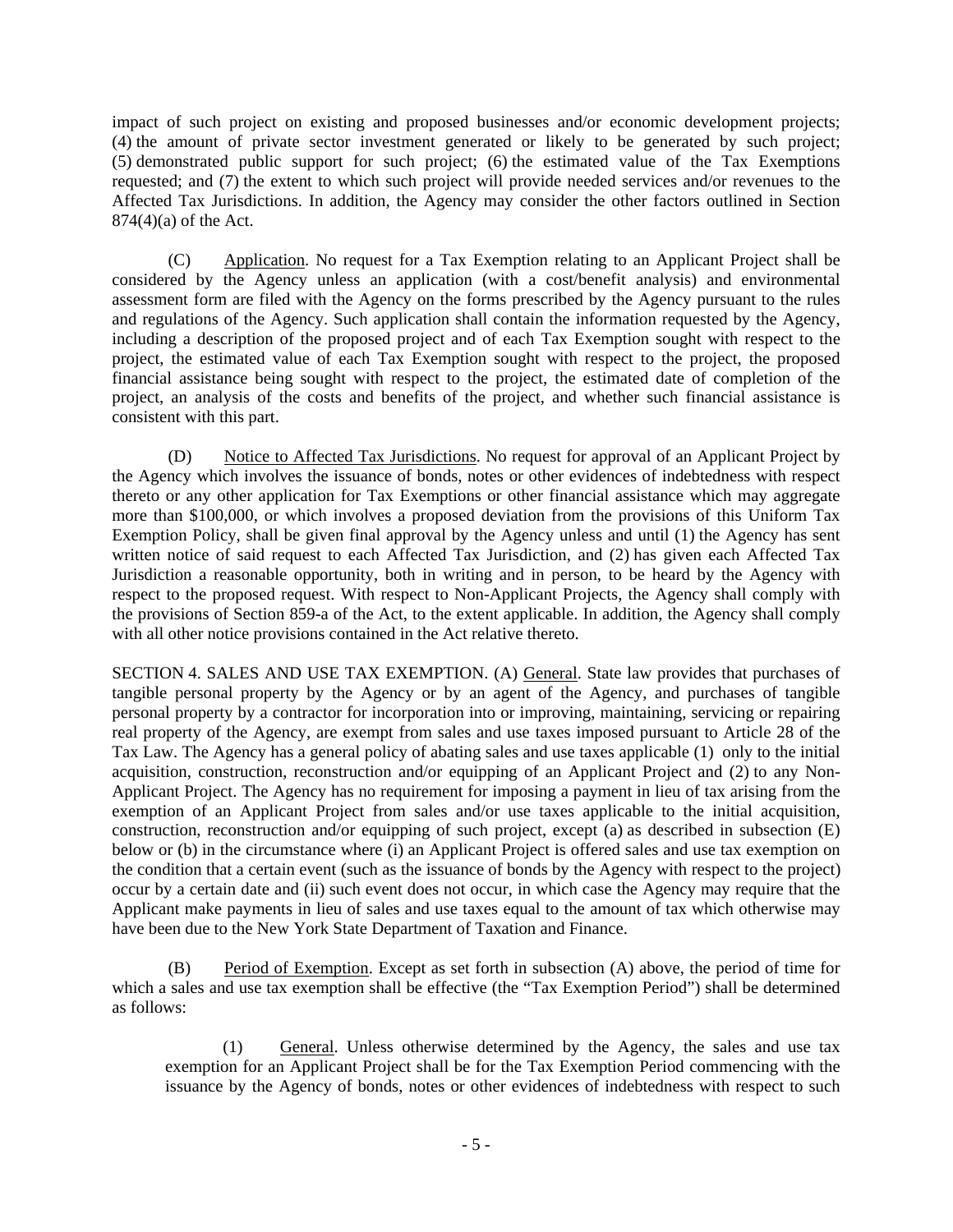project, or the execution and delivery by the Agency of a lease agreement relating to such project pursuant to the Lease Policy, and ending on the date of completion of the project. The Tax Exemption Period for a Non-Applicant Project shall extend for such period of time as the Agency shall determine.

(2) Early Commencement. The Tax Exemption Period for an Applicant Project may, at the discretion of the Agency, commence earlier than (a) the date of issuance by the Agency of the Agency's bonds, notes or other evidences of indebtedness relating to the project or (b) the execution and delivery of the documents relating to a straight lease transaction, provided that (i) the Agency has complied with the requirements of Section 859-a of the Act, (ii) the Agency thereafter adopts a resolution determining to commence such period earlier, (iii) the Applicant agrees to the conditions of such resolution and supplies to the Agency the materials required to be supplied to the Agency thereunder, and (iv) the Chairman or Executive Director of the Agency acknowledges satisfaction of all conditions to the granting of such Tax Exemption set forth in such resolution.

(3) Normal Termination. The Tax Exemption Period for an Applicant Project will normally end upon the completion of such project. On construction or reconstruction projects, the Agency and the Applicant shall agree on the estimated date of completion of the project, and the sales and use tax exemption shall cease on the earlier of (a) the date which is six (6) months after the actual date of completion of the project or (b) the date which is six (6) months after the estimated date of completion of such project. On non-construction projects, the Agency and the Applicant shall agree on the estimated date of completion of the project, and the sales and use tax exemption shall cease on the earlier of (i) the date which is three (3) months after the actual date of completion of the project or (ii) the date which is three (3) months after the estimated date that the last piece of equipment related to the project is expected to be ordered. If the Agency and the Applicant shall fail to agree on a date for completion of the project, the Agency shall on notice to the Applicant make the determination on the basis of available evidence.

(4) Later Termination. The Agency, for good cause shown, may adopt a resolution extending the period for completion of the project and/or extending the Tax Exemption Period.

(C) Items Exempted. The sales and use tax exemption granted by the Agency with respect to an Applicant Project shall normally extend only to the following items acquired during the Tax Exemption Period described in subsection (B) above:

(1) improvements to and items incorporated into the real property;

(2) tangible personal property, including furniture, furnishings and equipment used to initially equip the project or otherwise forming part of the project, if purchased by the Applicant as agent of the Agency;

(3) the rental of tools and other items necessary for the construction, reconstruction and/or equipping of the project, if rented by the Applicant as agent of the Agency; and

(4) office supplies, fuel and similar items consumed in the process of acquiring, constructing, reconstructing and/or equipping the project, if purchased by the Applicant as agent of the Agency.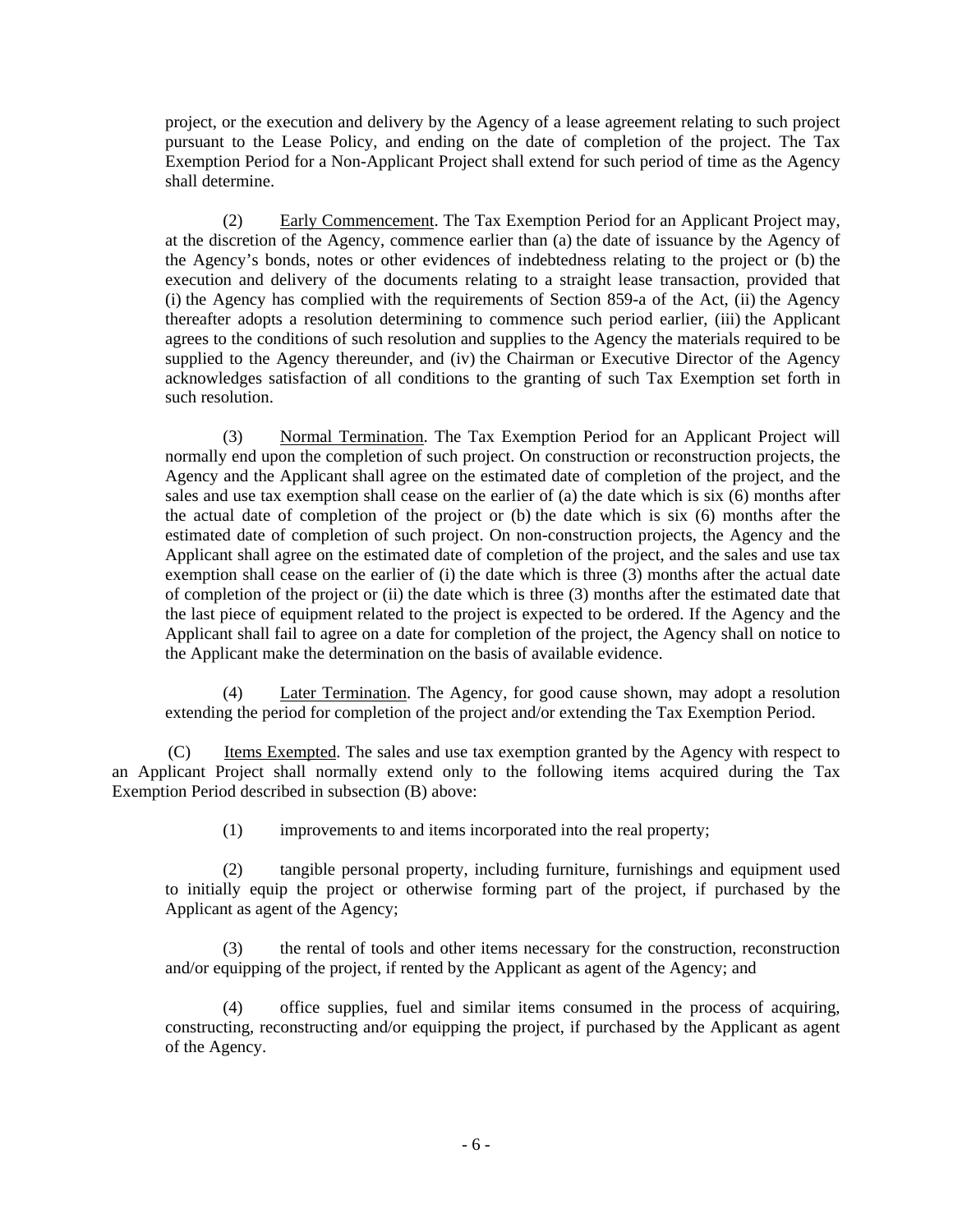(D) Items Not Exempted. A sales and use tax exemption with respect to an Applicant Project shall not be granted by the Agency for the following:

(1) purchases occurring beyond the Tax Exemption Period described in subsection (B) above;

(2) repairs, replacements or renovations of the project, unless such repairs, replacements or renovations constitute major capital-type expenses approved by the Agency as a separate project in the manner contemplated by the Act; or

(3) operating expenses, unless such operating expenses constitute major capital-type expenses approved by the Agency as a separate project in the manner contemplated by the Act.

(E) Percentage of Exemption. Unless otherwise determined by resolution of the Agency, the sales and use tax exemption shall be equal to one hundred percent (100%) of the sales and/or use taxes that would have been levied if the project were not exempt by reason of the Agency's involvement in the project. If an exemption of less than one hundred percent (100%) is determined by the Agency to be applicable to a particular Applicant Project, then the Applicant shall be required to pay a Pilot to the Agency equal to the applicable percentage of sales and/or use tax liability not being abated. The Agency shall remit such Pilot, within thirty (30) days of receipt thereof by the Agency, to the Affected Tax Jurisdictions in accordance with Section 874(3) of the Act.

(F) Confirmation Letter. The final act of granting a sales and/or use tax exemption by the Agency shall be confirmed by the execution by an authorized officer of the Agency of a confirmation letter by the Agency. Such confirmation letter may either be in the form of a letter for the duration of the anticipated construction period relating to the project (where the sales and use tax exemption is permanent, because the Agency is satisfied that any conditions precedent to such sales and use tax exemption, such as the issuance of bonds or the execution of a lease agreement by the Agency, have been satisfied) or a letter having a shorter duration (where such sales and use tax exemption is tentative, because there remain conditions precedent to such sales and use tax exemption which have not been satisfied). Each such confirmation letter shall describe the scope and term of the sales and use tax exemption being granted.

(G) Required Filings. (1) The New York State Department of Taxation and Finance requires that proper forms and supporting materials be filed with a vendor to establish a purchaser's entitlement to a sales and use tax exemption. For example, TSB-M-87(7) outlines the materials that must be filed to establish entitlement to a sales and use tax exemption as an "agent" of the Agency. It is the responsibility of the Applicant and/or project occupant to ensure that the proper documentation is filed with each vendor to obtain any sales and use tax exemptions authorized by the Agency.

(2) Pursuant to Section 874(9) of the Act, the Agency is required to file, within thirty (30) days of the date that the Agency designates an Applicant and/or project occupant to act as agent of the Agency, a New York State Department of Taxation and Finance form ST-60 relating to such appointment. The form identifies the agent of the Agency, provides a brief description of the project and an estimate of the value of the sales tax exemption and certain other information. The project documents shall require that the Applicant assist the Agency in completing the form.

(H) Required Reports and Records. Pursuant to Section 874(B) of the Act, the Applicant and/or project occupant is required to annually file with the New York State Department of Taxation and Finance a statement of the value of all sales and use tax exemptions claimed under the Act by the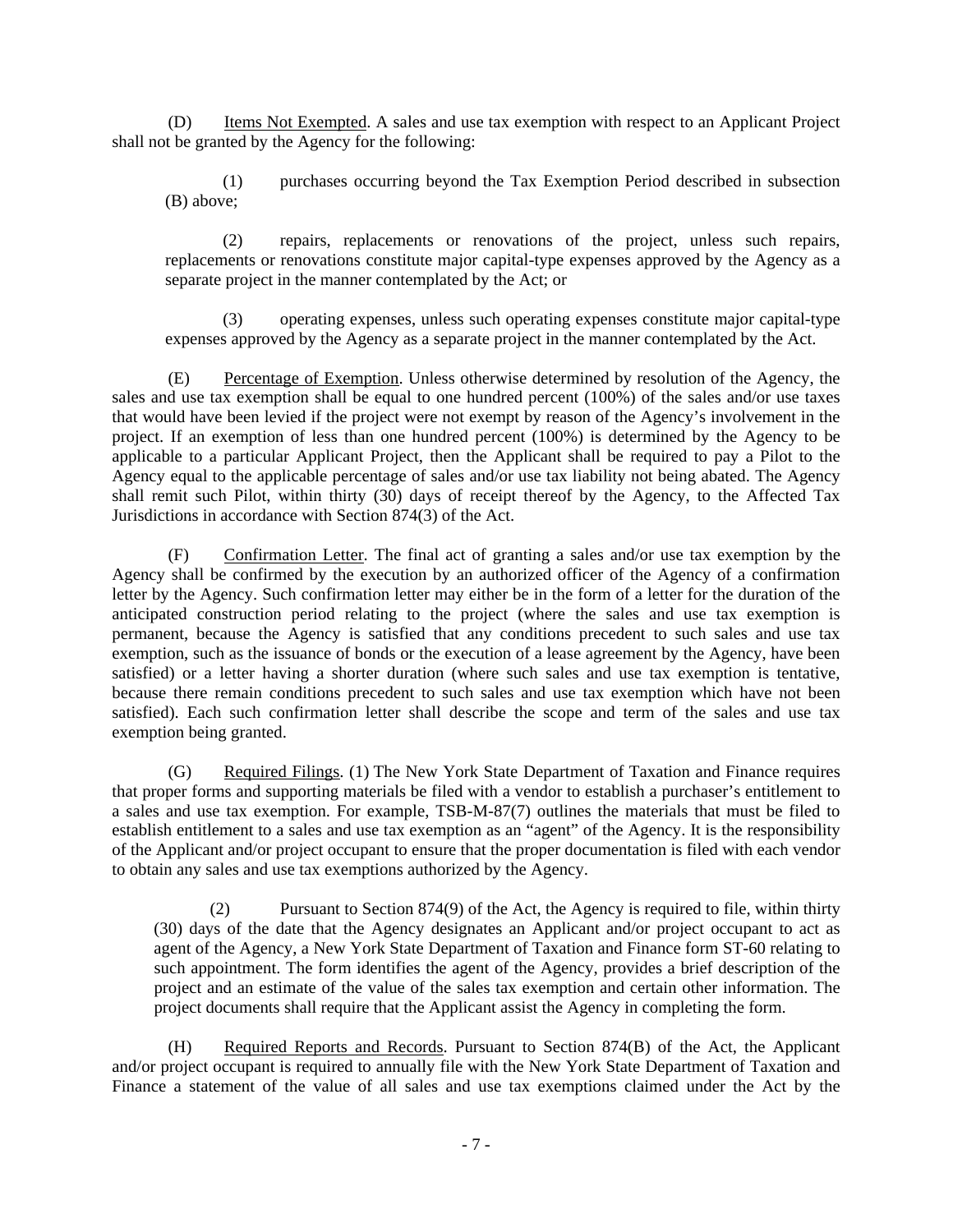Applicant and/or the project occupant and/or all agents, subcontractors and consultants thereof. The project documents shall require that (1) a copy of such statement will also be filed with the Agency and (2) that the project occupant shall maintain, for a period ending seven (7) years after the last purchase made under the sales and use tax exemption, and make available to the Agency at the request of the Agency, detailed records which shall show the method of calculating the sales and use tax exemption benefit granted by the Agency.

SECTION 5. MORTGAGE RECORDING TAX EXEMPTION. (A) General. State law provides that mortgages recorded by the Agency are exempt from mortgage recording taxes imposed pursuant to Article 11 of the Tax Law. The Agency has a general policy of abating mortgage recording taxes for the initial financing obtained from the Agency with respect to each project with respect to which the Agency issues debt which will be secured by a mortgage upon real property. In instances where the initial financing commitment provides for a construction financing of the Agency to be replaced by a permanent financing of the Agency immediately upon or shortly after the completion of the project, the Agency's general policy is to abate the mortgage recording tax on both the construction financing and the permanent financing.

(B) Refinancing. In the event that the Agency retains title to a project, it is the general policy of the Agency to abate mortgage recording taxes on any debt issued by the Agency for the purpose of refinancing prior debt issued by the Agency, and on any modifications, extensions and renewals thereof, so long as the Agency Fees relating to same have been paid. A refinancing of an Applicant Project shall not result in (1) any real property tax exemption beyond the Initial Period described in Section 7(D) hereof or (2) any additional sales and use tax exemptions with respect to said project.

(C) Non-Agency Projects. In the event that the Agency does not hold title to a project, it is the policy of the Agency not to join in a mortgage relating to that project and not to abate any mortgage recording taxes relating to that project.

(D) Non-Agency Financings. Occasionally, a situation will arise where the Agency holds title to a project, the project occupant needs to borrow money for its own purposes (working capital, for example), and the lender will not make the loan to the project occupant without obtaining a fee mortgage as security. In such instances, the policy of the Agency is to consent to the granting of such mortgage and to join in such mortgage, so long as the following conditions are met:

(1) the documents relating to such proposed mortgage make it clear that the Agency is not liable on the debt, and that any liability of the Agency on the mortgage is limited to the Agency's interest in the project;

(2) the granting of the mortgage is permitted under any existing documents relating to the project, and any necessary consents relating thereto have been obtained by the project occupant; and

(3) the payment of the Agency Fee relating to same.

(E) Exemption Affidavit. The act of granting a mortgage recording tax exemption by the Agency is confirmed by the execution by an authorized officer of the Agency of an exemption affidavit relating thereto.

(F) Pilot Payments. If the Agency is a party to a mortgage that is not to be granted a mortgage recording tax exemption by the Agency (a "non-exempt mortgage"), then the Applicant and/or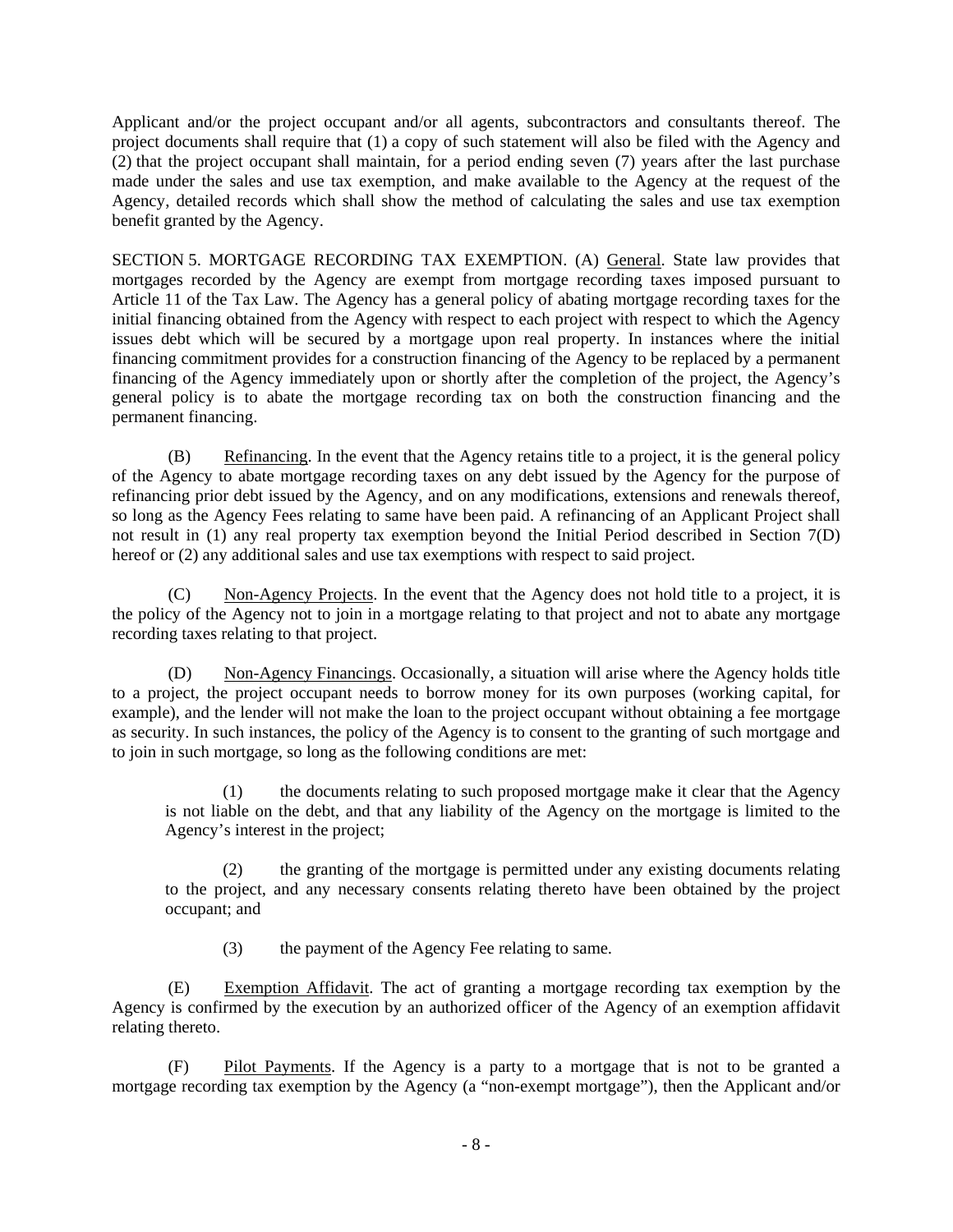project occupant or other person recording same shall pay the same mortgage recording taxes with respect to same as would have been payable had the Agency not been a party to said mortgage (the "normal mortgage tax"). Such mortgage recording taxes are payable to the County Clerk of the County, who shall in turn distribute same in accordance with law. If for any reason a non-exempt mortgage is to be recorded and the Agency is aware that such non-exempt mortgage may for any reason be recorded without the payment of the normal mortgage tax, then the Agency shall prior to executing such non-exempt mortgage collect a Pilot equal to the normal mortgage tax and remit same within thirty (30) days of receipt by the Agency to the Affected Tax Jurisdictions in accordance with Section 874(3) of the Act.

SECTION 6. REAL ESTATE TRANSFER TAXES. (A) Real Estate Transfer Tax. Article 31 of the Tax Law provides for the imposition of a tax upon certain real estate transfers. Section 1405(b)(2) of the Tax Law provides that transfers into the Agency are exempt from such tax, and the New York State Department of Taxation and Finance has ruled that transfers of property by the Agency back to the same entity which transferred such property to the Agency are exempt from such tax. The general policy of the Agency is to impose no payment in lieu of tax upon any real estate transfers to or from the Agency.

(B) Required Filings. It shall be the responsibility of the Applicant and/or project occupant to ensure that all documentation necessary relative to the real estate transfer tax are timely filed with the appropriate officials.

SECTION 7. REAL ESTATE TAX EXEMPTION. (A) General. Pursuant to Section 874 of the Act and Section 412-a of the Real Property Tax Law, property owned by or under the jurisdiction or supervision or control of the Agency is exempt from general real estate taxes (but not exempt from special assessments and special ad valorem levies). However, it is the general policy of the Agency that, notwithstanding the foregoing, every non-governmental project will be required to enter into a Pilot Agreement, either separately or as part of the project documents. Such Pilot Agreement shall require payment of Pilot payments in accordance with the provisions set forth below.

(B) Pilot Requirement. Unless the Applicant and/or project occupant and the Agency shall have entered into a Pilot Agreement acceptable to the Agency, the project documents shall provide that the Agency will not file a New York State Department of Taxation and Finance, Division of Equalization and Assessment Form EA-412-a (an "Exemption Form") with respect to the project, and the project documents shall provide that the Applicant and/or the project occupant shall be required to make Pilot payments in such amounts as would result from taxes being levied on the project by the Affected Tax Jurisdictions if the project were not owned by or under the jurisdiction or supervision or control of the Agency. The project documents shall provide that, if the Agency and the Applicant and/or project occupant have entered into a Pilot Agreement, the terms of the Pilot Agreement shall control the amount of Pilot payments until the expiration or sooner termination of such Pilot Agreement.

(C) Required Filings. As indicated in subsection (B) above, pursuant to Section 874 of the Act and Section 412-a of the Real Property Tax Law, no real estate tax exemption with respect to a particular project shall be effective until an Exemption Form is filed with the Assessor of each Affected Tax Jurisdiction. Once an Exemption Form with respect to a particular project is filed with a particular Affected Tax Jurisdiction, the real property tax exemption for such project does not take effect until (1) a tax status date for such Affected Tax Jurisdiction occurs subsequent to such filing, (2) an assessment roll for such Affected Tax Jurisdiction is finalized subsequent to such tax status date, (3) such assessment roll becomes the basis for the preparation of a tax roll for such Affected Tax Jurisdiction, and (4) the tax year to which such tax roll relates commences.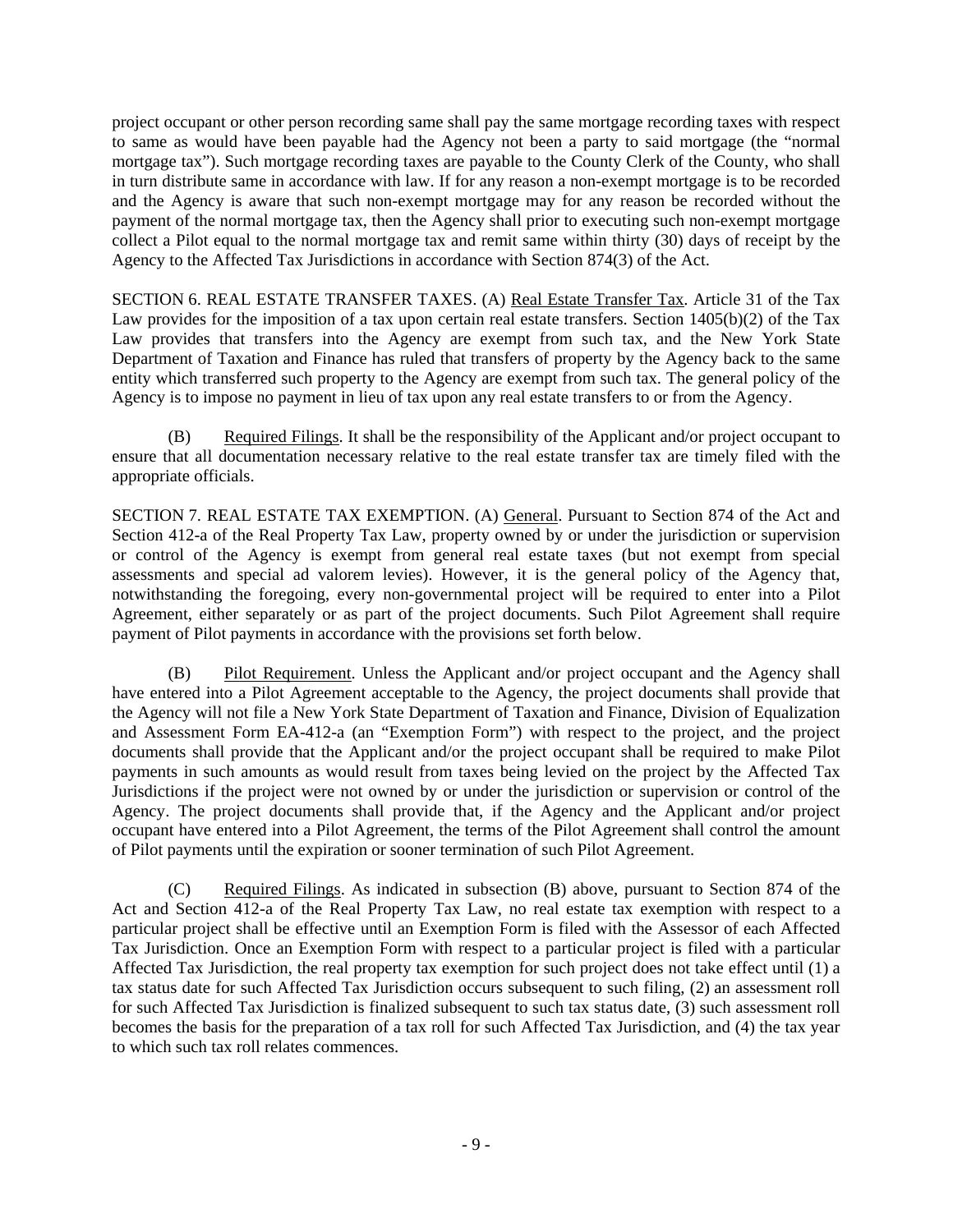(D) Pilot Agreement. Unless otherwise determined by resolution of the Agency, all Pilot Agreements shall satisfy the following general conditions:

(1) Determination of Full Assessment: (a) Existing Assessment: Except as otherwise set forth herein, the general policy of the Agency is to minimize the loss of existing assessment, either by avoiding taking title to (or a leasehold interest in) an existing improvement and any portion of the project land not necessary to deliver the tax abatements contemplated by this Uniform Tax Exemption Policy, or, if such is not possible and the Agency takes title to (or a leasehold interest in) an existing improvement and/or any portion of the project land, to require that Pilot payments be made with respect to such existing improvements and existing land in an amount equal to 100% of the Normal Tax with respect thereto. The existing assessment on an existing improvement and/or any portion of the project land acquired by the Agency with respect to which the Agency files an Exemption Form is hereinafter referred to as the "Existing Assessment". The Pilot Agreement may provide that the Existing Assessment is to be frozen at its present level for a period of up to fifteen years.

(b) New Assessment: Except as provided in Section 7(D)(10) below, with respect to a project including new construction, the general policy of the Agency is to take title to (or a leasehold interest in) said new construction portion of the project (the "New Construction"), to file an Exemption Form with respect thereto, and to provide that the Assessor of each Affected Tax Jurisdiction will determine the interim assessments of such New Construction as construction progresses thereon (each, an "Interim New Assessment") (the Interim New Assessment and the Existing Assessment being collectively referred to as the "Interim Full Assessment") and a final assessment thereof (the "Final New Assessment") when such New Construction is completed (the Final New Assessment and the Existing Assessment being collectively referred to as the "Final Full Assessment"). Once the Final Full Assessment is fixed, the Final Full Assessment shall be used as the basis of taxation of the project. The Applicant shall pay real estate Pilot payments determined in each tax year as follows: (i) first, determine the assessment of the new construction portion of the project for such tax year (the "Current New Assessment"), which assessment shall be a percentage of the Final New Assessment determined by subtracting the percentage of abatement applicable to such year (as determined pursuant to paragraph (2) below) from 100%; (ii) next, determine the assessment of the project for such tax year (the "Current Pilot Assessment") by adding the Current New Assessment to the Existing Assessment; and (iii) finally, determine the Pilot payment payable to with respect to the project to each Affected Tax Jurisdiction by multiplying the Current Pilot Assessment by the applicable tax rate of the such Affected Tax Jurisdiction.

(2) Amount of Abatement: Based upon the categorization of a project (as set forth below), the new assessment portion of said project shall be entitled to the following benefits:

(a) Tax-Exempt Facility: If the project qualifies as a Tax-Exempt Facility, (i) the Initial Period shall be such period as the project continues to qualify as a Tax-Exempt Facility, and (ii) the percentage of exemption in each tax year shall be 100%.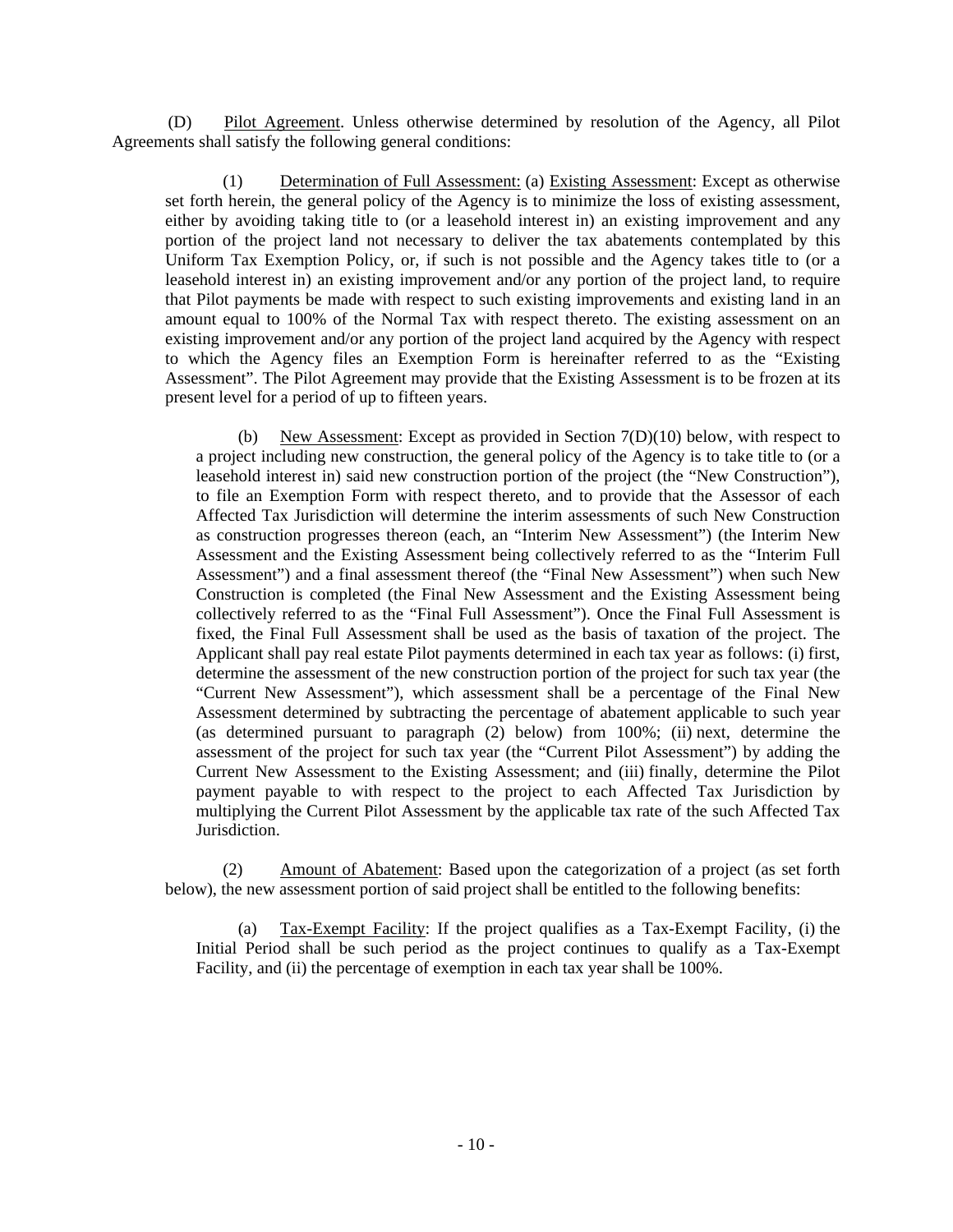(b) Regular Manufacturing Facility: If a project qualifies as a Regular Manufacturing Facility, (i) the Initial Period shall be fifteen years, and (ii) the percentage of exemption in each tax year shall be as set forth in the following table:

| <b>Tax Year</b>   | <b>Percentage of Exemption</b> |
|-------------------|--------------------------------|
| 1 through $15$    | 100\%                          |
| 16 and thereafter | 7%                             |

(c) Enhanced Manufacturing Facility: If a project qualifies as an Enhanced Manufacturing Facility, (i) the Initial Period shall be twenty years, and (ii) the percentage of exemption in each tax year shall be as set forth in the following table:

| <b>Tax Year</b>   | <b>Percentage of Exemption</b> |
|-------------------|--------------------------------|
| 1 through 15      | 100%                           |
| 16                | 85%                            |
| 17                | 70%                            |
| 18                | 55%                            |
| 19                | 40%                            |
| 20                | 25%                            |
| 21 and thereafter | 0%                             |

(d) Tourism Destination Facility: If a project qualifies as a Tourism Destination Facility, (i) the Initial Period shall be fourteen years, and (ii) the percentage of exemption in each tax year shall be as set forth in the following table:

| <b>Tax Year</b>   | <b>Percentage of Exemption</b> |
|-------------------|--------------------------------|
| 1 through 10      | 100%                           |
|                   | 80%                            |
| 12                | 60%                            |
| 13                | 40%                            |
| 14                | 20%                            |
| 15 and thereafter | 0%                             |

(e) Residential Facility: If the project qualifies as a Residential Facility, (i) the Initial Period shall be zero years, and (ii) the percentage of exemption in each tax year shall be 0%.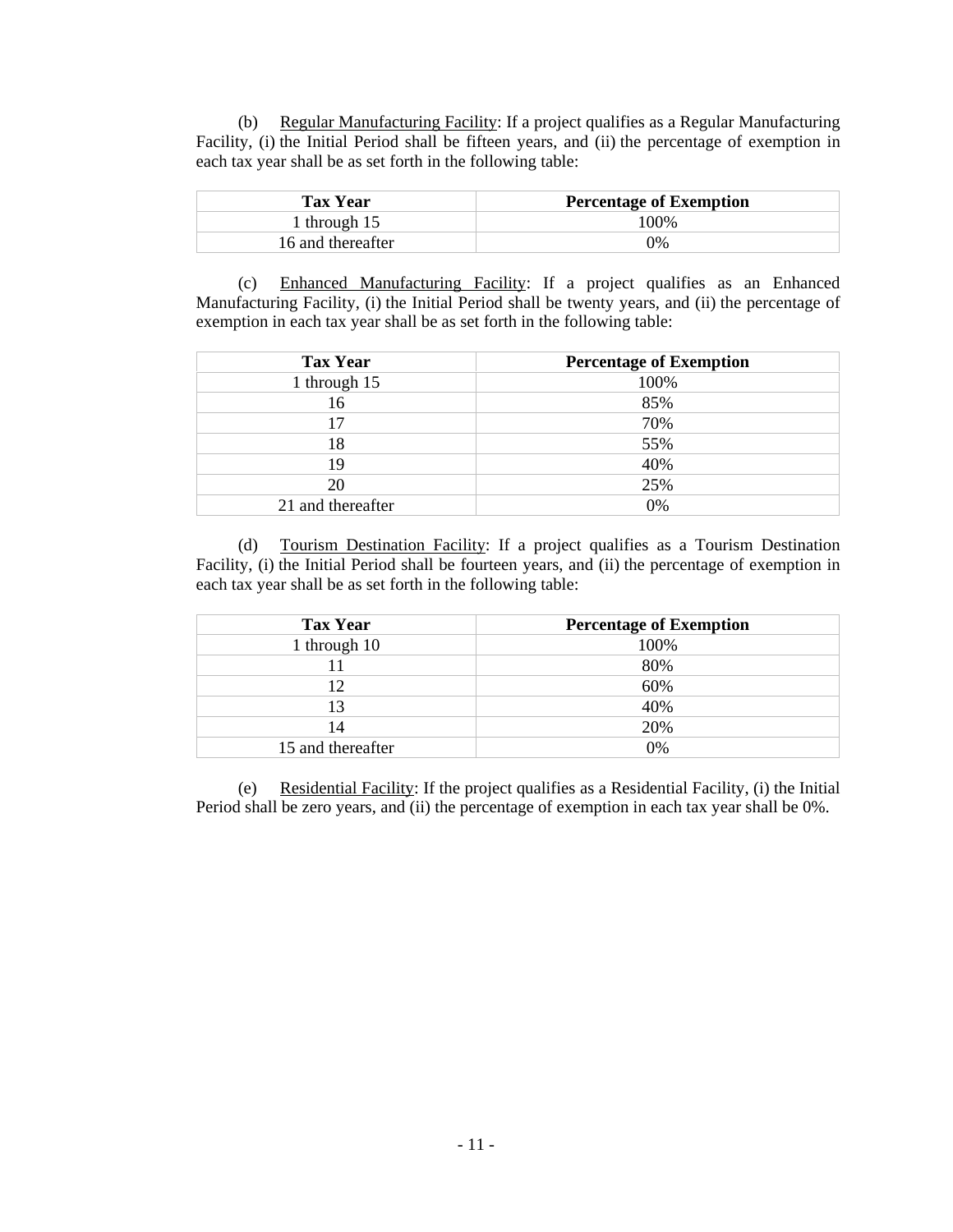| <b>Tax Year</b>             | <b>Percentage of Exemption</b> |
|-----------------------------|--------------------------------|
|                             | 50%                            |
| $\mathcal{D}_{\mathcal{L}}$ | 45%                            |
| 3                           | 40%                            |
| 4                           | 35%                            |
|                             | 30%                            |
| 6                           | 25%                            |
|                             | 20%                            |
| 8                           | 15%                            |
| 9                           | 10%                            |
| 10                          | 5%                             |
| 11 and thereafter           | 0%                             |

(f) Retail Facility: If the project qualifies as a Retail Facility, (i) the Initial Period shall be ten years, and (ii) the percentage of exemption in each tax year shall be as set forth in the following table:

(g) Qualified Commercial Facility (Renovation): If a project qualifies as a Qualified Commercial Facility which is being renovated, but does not include any new construction, (i) the Initial Period shall be six years, and (ii) the percentage of exemption in each tax year shall be as set forth in the following table:

| <b>Tax Year</b>  | <b>Percentage of Exemption</b> |
|------------------|--------------------------------|
|                  | 60%                            |
|                  | 50%                            |
|                  | 40%                            |
|                  | 30%                            |
|                  | 20%                            |
|                  | 10%                            |
| 7 and thereafter | 0%                             |

(h) Qualified Commercial Facility (New Construction): If a project qualifies as a Qualified Commercial Facility and involves new construction, (i) the Initial Period shall be ten years, and (ii) the percentage of exemption in each tax year shall be as set forth in the following table:

| <b>Tax Year</b>   | <b>Percentage of Exemption</b> |
|-------------------|--------------------------------|
|                   | 100%                           |
| $\mathfrak{D}$    | 90%                            |
| 3                 | 80%                            |
|                   | 70%                            |
| 5                 | 60%                            |
| 6                 | 50%                            |
| ⇁                 | 40%                            |
| 8                 | 30%                            |
| 9                 | 20%                            |
| 10                | 10%                            |
| 11 and thereafter | 0%                             |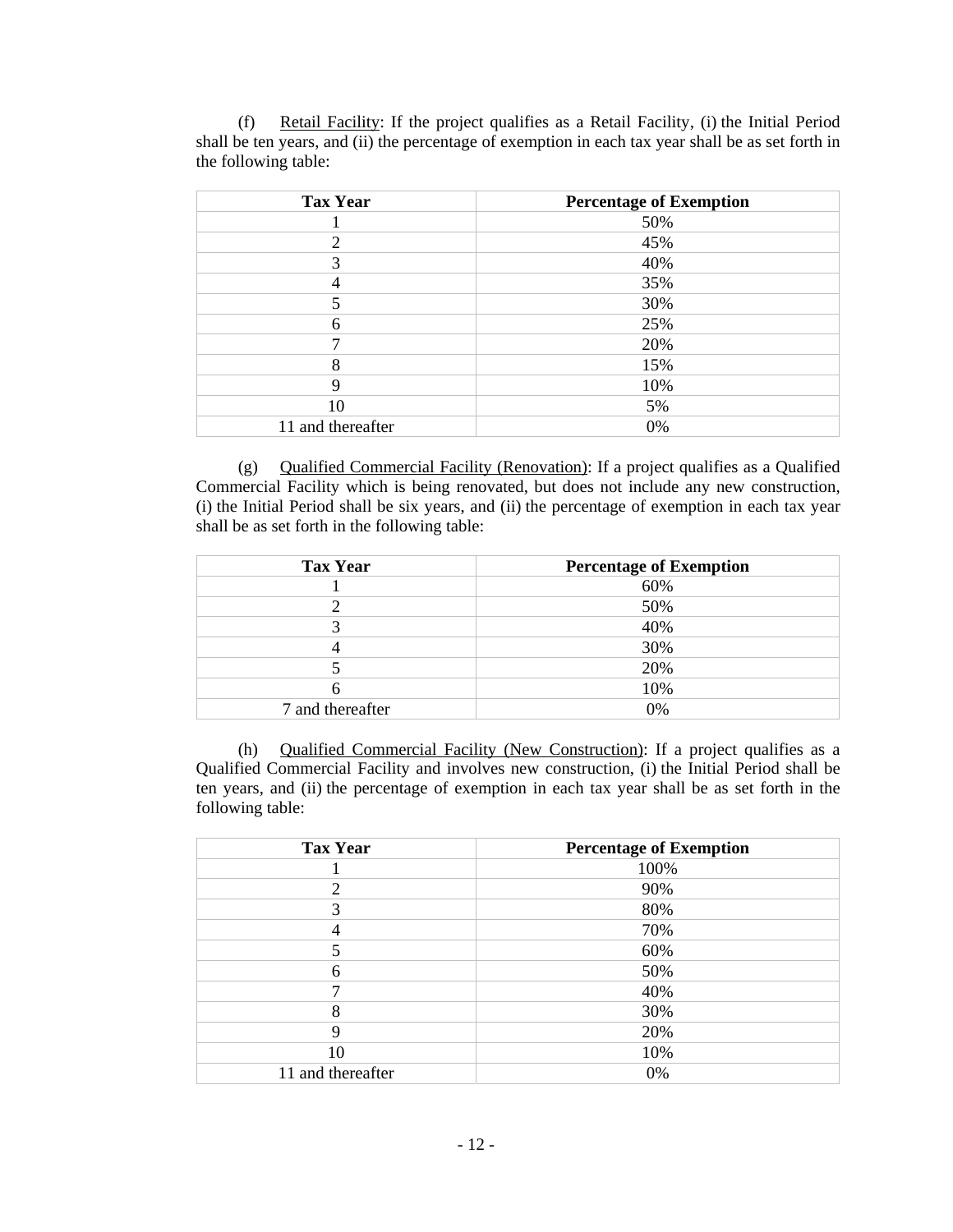(i) Small Alternate Energy Facility (New Construction): If the project qualifies as a Small Alternate Energy Facility, (i) the Initial Period shall be fifteen years, and (ii) the percentage of exemption in each tax year shall be 100%.

(j) Brownfield Redevelopment Project: If a project qualifies as a Brownfield Redevelopment Project, (i) the Initial Period shall be fourteen years, and (ii) the percentage of exemption in each tax year shall be as set forth in the following table:

| <b>Tax Year</b>   | <b>Percentage of Exemption</b> |
|-------------------|--------------------------------|
| 1 through 10      | 100%                           |
|                   | 80%                            |
| 12                | 60%                            |
| 13                | 40%                            |
| 14                | 20%                            |
| 15 and thereafter | 0%                             |

(k) Adaptive Reuse Project: If a project qualifies as an Adaptive Reuse Project, (i) the Initial Period shall be ten years, and (ii) the percentage of exemption in each tax year shall be as set forth in the following table:

| <b>Tax Year</b>   | <b>Percentage of Exemption</b> |
|-------------------|--------------------------------|
| 1 through 5       | 75%                            |
|                   | 50%                            |
|                   | 50%                            |
|                   | 50%                            |
|                   | 50%                            |
| 10                | 50%                            |
| 11 and thereafter | 0%                             |

(3) Reduction for Failure to Achieve Goals: If the Agency's approval of a particular project is predicated upon achievement by the project of certain minimum goals (such as creating and maintaining certain minimum employment levels), the Pilot Agreement may provide for the benefits provided thereby to the project to be reduced or eliminated if, in the sole judgment of the Agency, the project has failed to fulfill such minimum goals.

(4) Payee. Unless otherwise determined by resolution of the Agency, all Pilot payments payable to an Affected Tax Jurisdiction shall be assessed, billed and collected directly by the same officials which assess, bill and collect normal taxes levied by such Affected Tax Jurisdiction. Pursuant to Section 874(3) of the Act, such PILOT payments shall be remitted to each affected tax jurisdiction within thirty (30) days of receipt.

(5) Expiration of Initial Period; Project Additions. Upon expiration of the Initial Period as aforesaid, the assessment of the project shall revert to a normal assessment (i.e., the project will be assessed as if the project were owned by the Applicant and not by the Agency). Also, any addition to the project shall be assessed normally as aforesaid, unless such addition shall be approved by the Agency as a separate project following notice and a public hearing as described in Section 859-a of the Act.

(6) Special District Taxes. As indicated above, the Agency is not exempt from special assessments and special ad valorem levies, and accordingly these amounts are not subject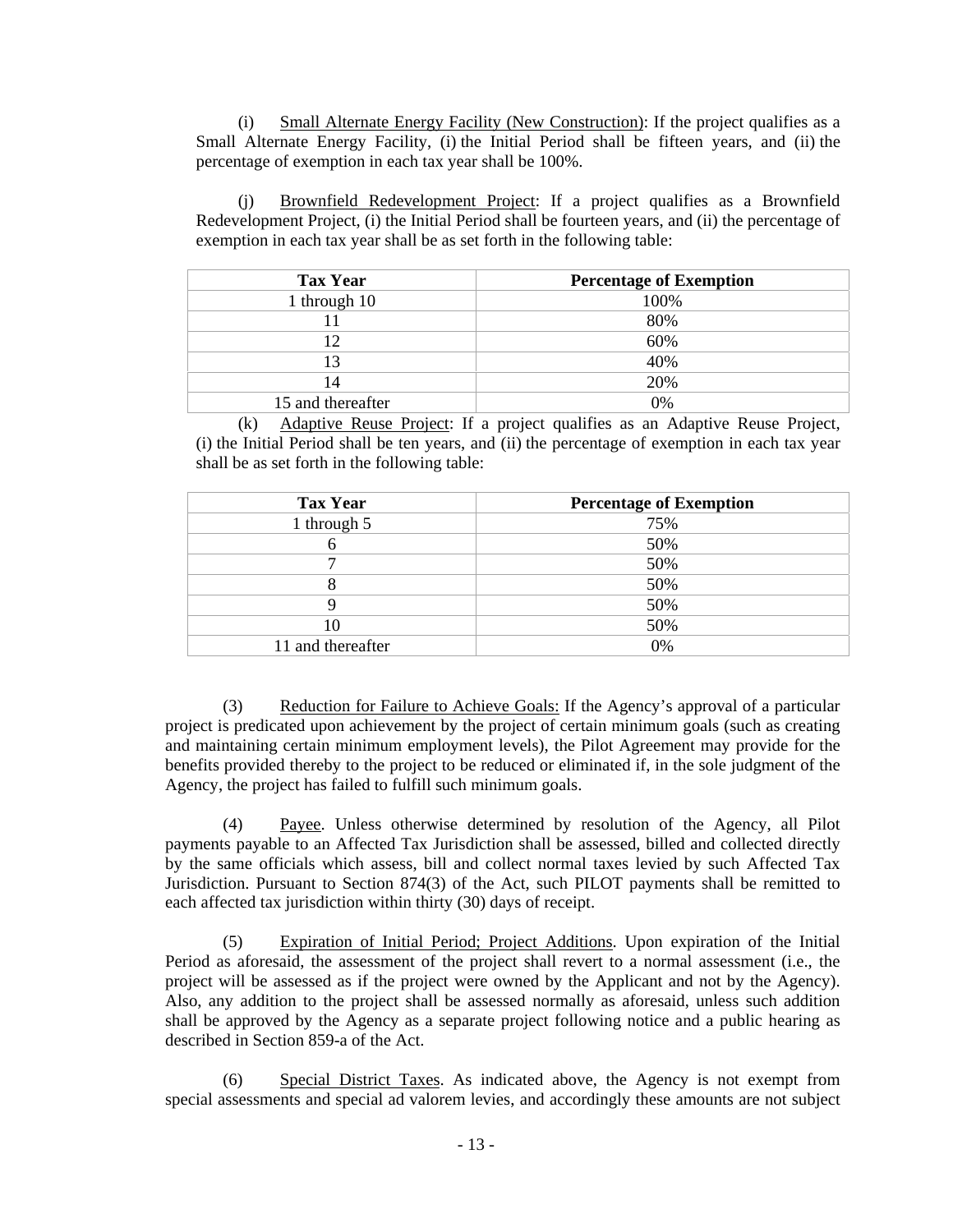to abatement by reason of ownership of the Project by the Agency. The Pilot Agreement shall make this clear and shall require that all such amounts be directly paid by the Applicant and/or project occupant. However, Applicants and project occupants should be aware that the courts have ruled that an Agency-sponsored project is also eligible to apply for an exemption from special district taxes pursuant to Section 485-b of the Real Property Tax Law. If an Applicant or project occupant desires to obtain an exemption from special district taxes pursuant to said Section 485-b, it is the responsibility of the Applicant and/or project occupant to apply for same at its sole cost and expense.

(7) Credit for Taxes Paid. The Pilot Agreement may contain a provision providing that, should the project occupant pay in any fiscal tax year to any Affected Tax Jurisdiction any amounts in the nature of general property taxes, general assessments, service charges or other governmental charges of a similar nature levied and/or assessed upon the Project Facility or the interest therein of the project occupant or the occupancy thereof by the project occupant (but not including, by way of example, (a) sales and use taxes, and (b) special assessments, special ad valorem levies or governmental charges in the nature of utility charges, including but not limited to water, solid waste, sewage treatment or sewer or other rents, rates or charges), then the project occupant's obligation to make Pilot Payments in lieu of property taxes attributed to such fiscal tax year to such Affected Tax Jurisdiction under the Pilot Agreement shall be reduced by the amounts which the project occupant shall have so paid to such Affected Tax Jurisdiction in such fiscal tax year.

(8) Pilot Mortgage. Unless otherwise determined by the Agency, all Pilot Agreements shall be secured by a mortgage (a "Pilot Mortgage") upon the real property exempted by the Agency pursuant to the Exemption Form.

(9) Enforcement. An Affected Tax Jurisdiction which has not received a Pilot payment due to it under a Pilot Agreement may exercise its remedies under Section 874(6) of the Act. In addition, such Affected Tax Jurisdiction may petition the Agency to exercise whatever remedies that the Agency may have under the project documents to enforce payment and, if such Affected Tax Jurisdiction indemnifies the Agency and agrees to pay the Agency's costs incurred in connection therewith, the Agency may take action to enforce the Pilot Agreement.

(10) Wind Farms. If the project qualifies as a Wind Farm Facility, (a) the Initial Period shall be fifteen years, and (b) the project shall be required to make Guaranteed Pilot Payments equal to (i) \$5,000 per megawatt of installed capacity of the wind turbine generators which comprise a portion of the Wind Farm Facility (the "Wind Turbine Facilities") times (ii) the actual installed capacity of the Wind Turbine Facilities, calculated on the third (3rd) business day prior to the date on the related payment is due pursuant to the Pilot Agreement; provided, that, the Guaranteed Pilot Payments are to be adjusted for inflation per annum using the lesser of the following: (i) five percent (5%); or (ii) Bureau of Labor Statistics Consumer Price Index ("CPI") for the Northeast Region for the prior year (e.g., 2010 CPI to adjust the 2011 Guaranteed Pilot Payment). each annual Guaranteed Pilot Payment will be payable on January 1 of each year (commencing on January 1 of the year following the year of expected substantial completion of the Wind Farm Facility), subject to a thirty (30) day grace period, and shall upon receipt shall be distributed to the Affected Tax Jurisdictions in accordance with a formula based on the tax rates of the Affected Tax Jurisdictions in effect as of the date of execution of the Pilot Agreement. Following the end of the Initial Period, each annual Pilot Payment to be paid by the project occupant pursuant to the terms of the Pilot Agreement shall be in an amount equal to the amount which would be payable to such Taxing Entity with respect to the Wind Farm Facility if such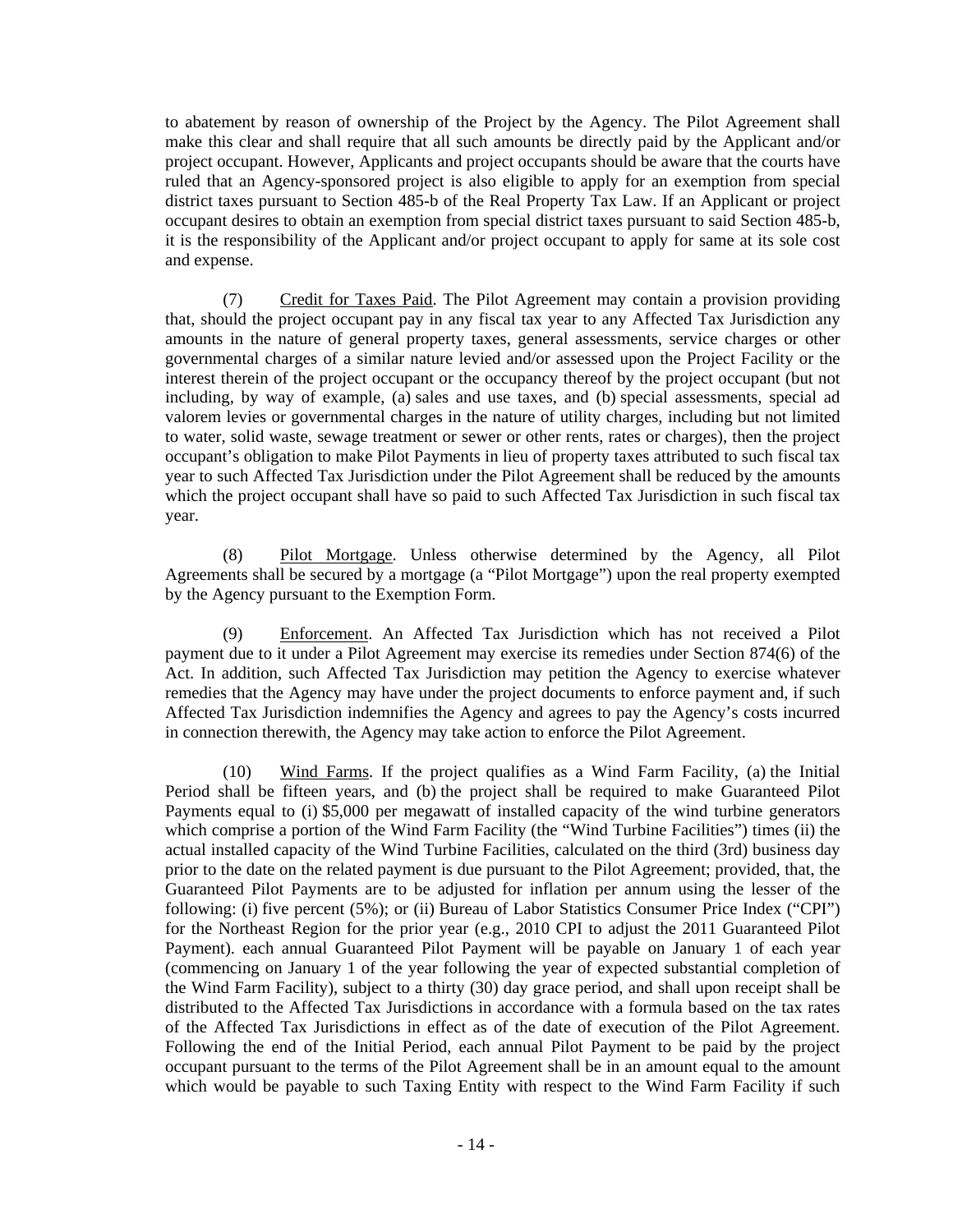Wind Farm Facility was owned by the project occupant and not the Agency. The Guaranteed Pilot Payments shall be payable notwithstanding any termination of the term of the related Lease Agreement, and shall be secured by a Pilot Mortgage. The Pilot Mortgage associated with a Wind Farm Facility may also secure amounts due and payable pursuant to any host community agreement related to such Wind Farm Facility.

(11) Late Payments. The Pilot Agreement shall provide that, if the project occupant shall fail to make any payment required by the Pilot Agreement when due, the project occupant shall be required to pay late payments at least equal to the late payments required by Section 874(5) of the Act (at the time of the last amendment of this Uniform Tax Exemption Policy, a late payment penalty equal to five percent (5%) of the amount due in the first month, and one percent (1%) per month for each month, or part thereof, that the payment due under the Pilot Agreement is delinquent beyond the first month).

(E) Required Filings. As indicated in subsection (B) above, pursuant to Section 874 of the Act and Section 412-a of the Real Property Tax Law, no real estate tax exemption with respect to a particular project shall be effective until an Exemption Form is filed with the Assessor of each Affected Tax Jurisdiction. Once an exemption form with respect to a particular project is filed with a particular Affected Tax Jurisdiction, the real property tax exemption for such project does not take effect until (1) a tax status date for such Affected Tax Jurisdiction occurs subsequent to such filing, (2) an assessment roll for such Affected Tax Jurisdiction is finalized subsequent to such tax status date, (3) such assessment roll becomes the basis for the preparation of a tax roll for such Affected Tax Jurisdiction, and (4) the tax year to which such tax roll relates commences.

(F) Real Property Appraisals. Since the policy of the Agency stated in subsection (C)(1) above is to base the value of a project for payment in lieu of tax purposes on a valuation of such project performed by the respective Assessors, normally a separate real property appraisal is not required. However, the Agency may require the submission of a real property appraisal if (1) the Assessor of any particular Affected Tax Jurisdiction requires one or (2) if the valuation of the project for payment in lieu of tax purposes is based on a value determined by the Applicant or by someone acting on behalf of the Applicant, rather than by an Assessor of an Affected Tax Jurisdiction or by the Agency. In lieu of an appraisal, the Agency may require that an Applicant submit to the Agency and each Assessor a certified enumeration of all project costs. If the Agency requires the submission of a real property appraisal, such appraisal shall be prepared by an independent MAI certified appraiser acceptable to the Agency.

SECTION 8. PROCEDURES FOR DEVIATION. (A) General. In the case where the Agency may determine to deviate from the provisions of this Uniform Tax Exemption Policy pursuant to the provisions of Section 3(B) hereof, the Agency may deviate from the provisions hereof, provided that:

(1) the Agency adopts a resolution (a) setting forth, with respect to the proposed deviation, whether or not a Tax Exemption of any kind shall be granted, the manner in which the proposed Tax Exemption deviates from the provisions set forth in this Uniform Tax Exemption Policy, and the amount and nature and duration of the proposed Pilot payments, (b) indicating the reasons for the proposed deviation and (c) imposing such terms and conditions thereon as the Agency shall deem just and proper; and

(2) as provided in Section 3(C) hereof, the Agency shall give prior written notice of the proposed deviation from this Uniform Tax Exemption Policy to the chief executive officer of each Affected Tax Jurisdiction, setting forth therein a general description of the proposed deviation and the reasons therefor. Such notice to each Affected Tax Jurisdiction shall be given by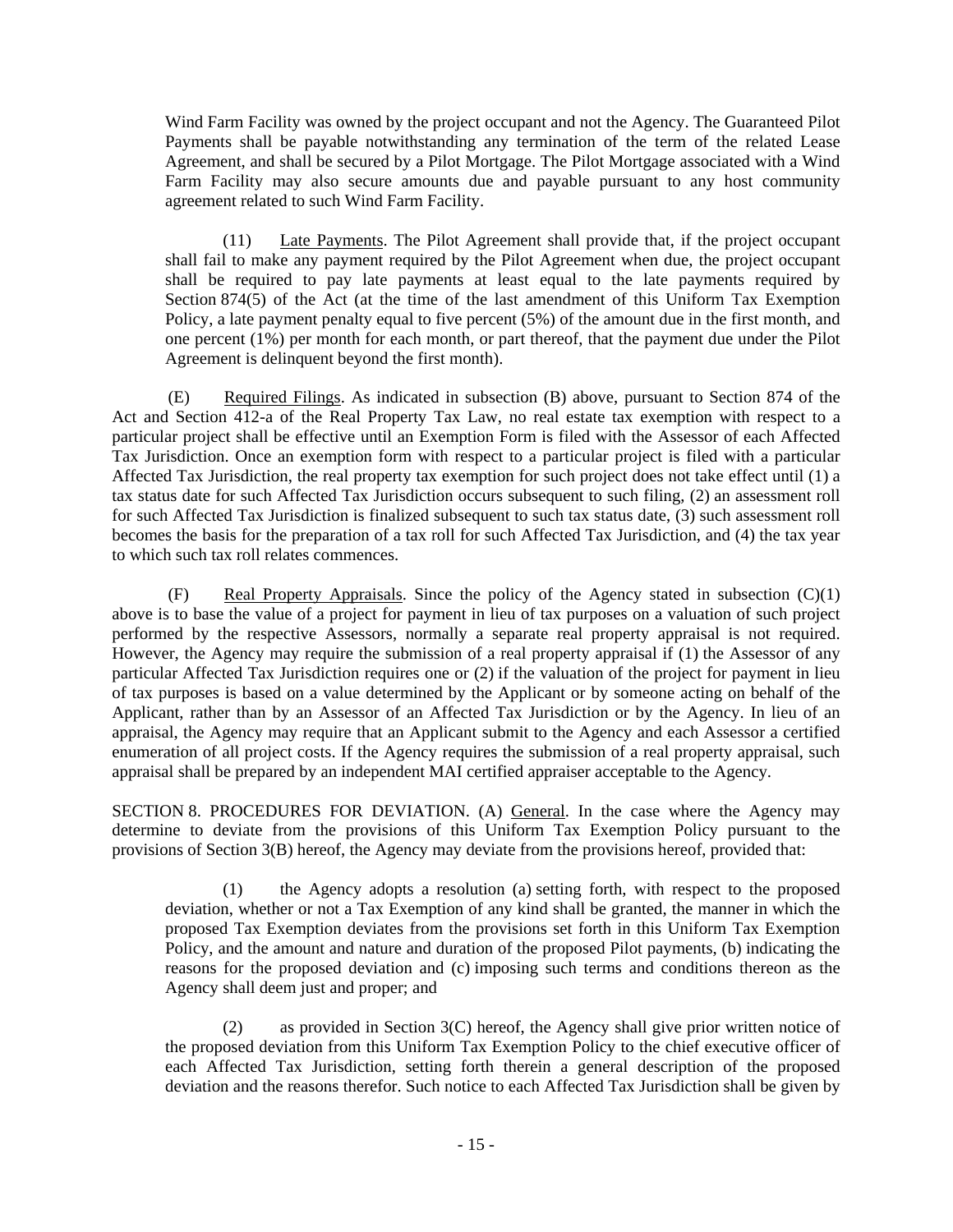the Agency at least thirty (30) days prior to the meeting of the members of the Agency at which the members of the Agency shall consider whether to deviate from the provisions of this Uniform Tax Exemption Policy with respect to such project. Prior to taking any final action on a proposed deviation, the Agency shall review and respond to any correspondence received from any Affected Tax Jurisdiction regarding the proposed deviation and allow any representative of an Affected Tax Jurisdiction present at such meeting to address the members of the Agency regarding the proposed deviation.

(B) Agency-Owned Projects. Where a project (1) constitutes a Non-Applicant Project, (2) is otherwise owned and operated by the Agency or (3) has been acquired by the Agency for its own account after a failure of a project occupant, such project may at the option of the Agency be exempted by the Agency from all taxes, to the extent provided in Section 874(1) and (2) of the Act.

(C) Unusual Projects. Where a project is unusual in nature and requires special considerations related to its successful operations as demonstrated by appropriate evidence presented to the Agency, the Agency may consider the granting of a deviation from this Uniform Tax Exemption Policy in accordance with the procedures provided in Section 3(B) and Section 8(A) hereof. The Agency may authorize a minimum payment in lieu of tax or such other arrangement as may be appropriate.

(D) Potential Factors Supporting A Deviation. The Agency may consider any or all of the following factors (among others) in making a determination to deviate from the provisions of this Uniform Tax Exemption Policy:

(1) The nature of the proposed project (for example, manufacturing, commercial, civic, etc.);

(2) The nature of the property before the project begins (for example, vacant land, vacant building, etc.);

(3) The economic condition of the area at the time of the application and the economic multiplying effect the project will have on the area.

The extent to which the project will create or retain permanent, private sector jobs, the number of jobs to be created/retained and/or the salary ranges of such jobs.

(5) The estimated value of tax exemptions to be provided.

(6) The economic impact of the project and the proposed tax exemptions on affected tax jurisdictions.

(7) The impact of the proposed project on existing and proposed businesses and economic development projects in the vicinity.

(8) The amount of private sector investment generated or likely to be generated by the proposed project.

(9) The likelihood of accomplishing the proposed project in a timely fashion.

(10) The effect of the proposed project upon the environment and surrounding property.